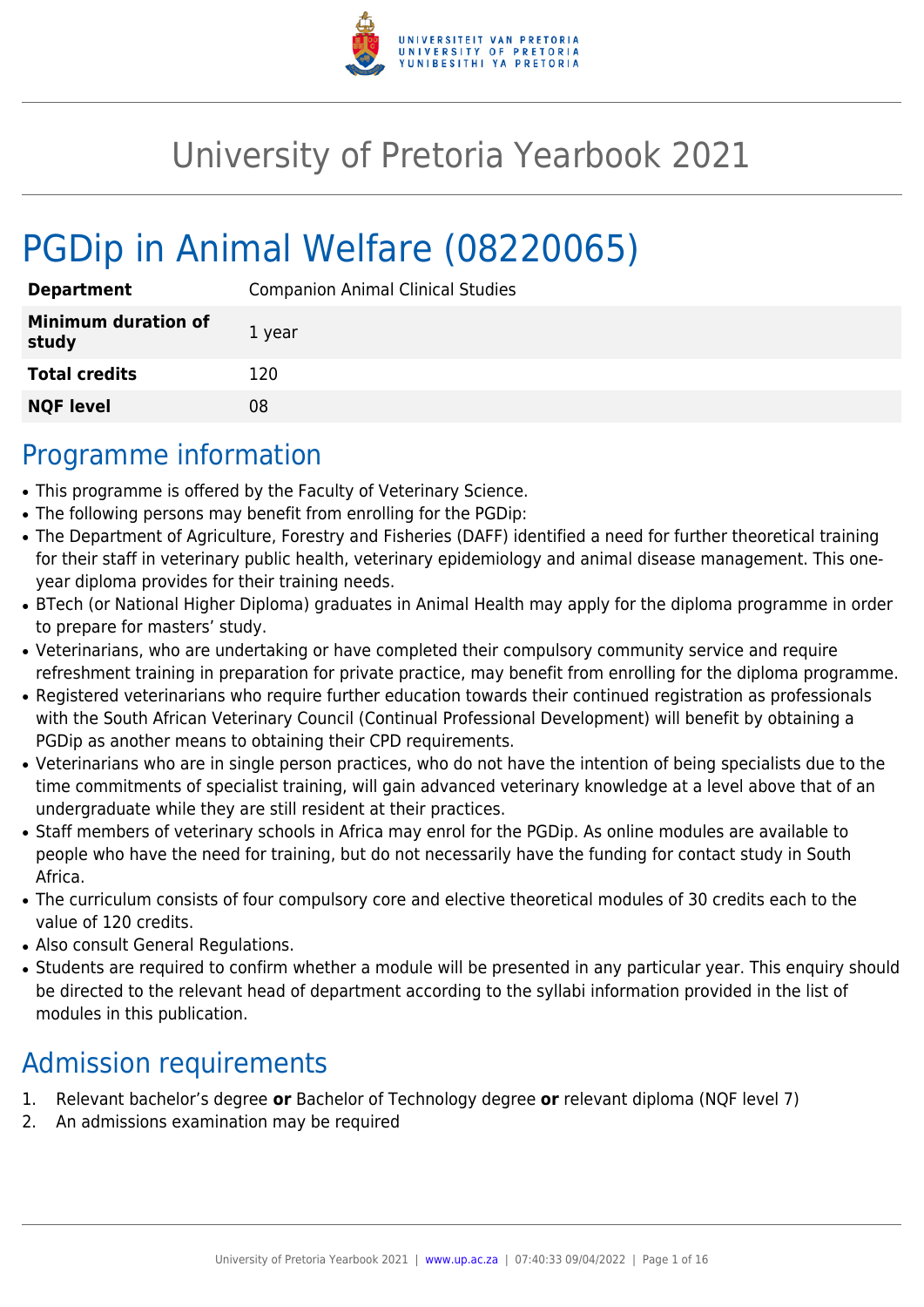

## Examinations and pass requirements

The PGDip is conferred by virtue of the successful completion of tests/assignments and an examination on four 30 credit coursework modules.

Every module will be evaluated by a written or oral test or assignment or practical work (a year mark will be determined) and an examination. The year mark and examination mark will each contribute 50% to the final mark. A subminimum of 40% is required in the examination and a final mark of at least 50% to pass the module. Instructions regarding requirements for year or examination marks are published in the study guides. If a student fails a module, he/she will have to repeat the module the following year. A candidate has two chances to pass a module.

## Pass with distinction

The diploma is conferred with distinction on a student who has obtained an average of at least 75%, provided that a minimum final mark of 60% in each of the modules have been obtained.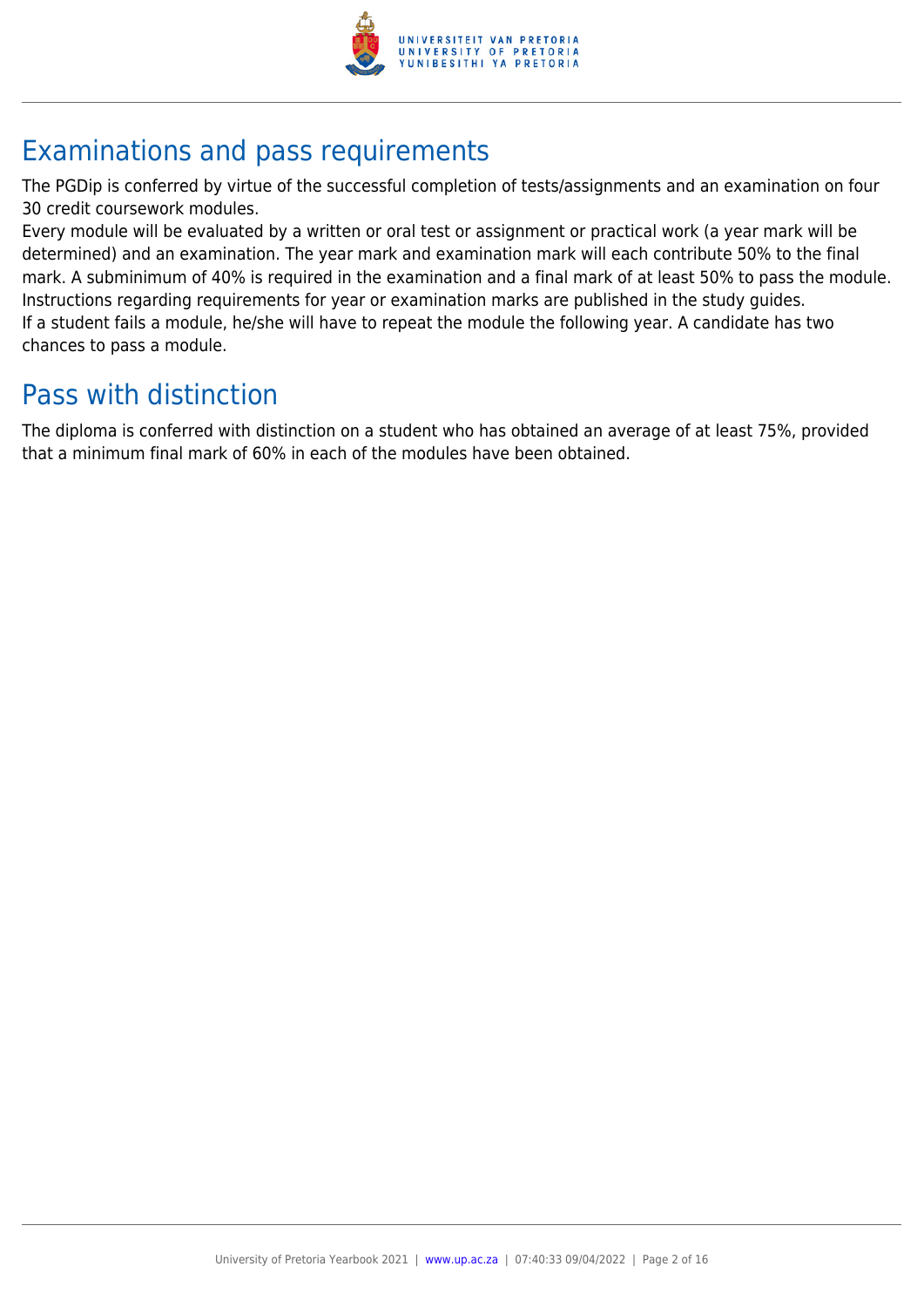

## Curriculum: Final year

## **Minimum credits: 120**

Please note that clinical subjects are limited to veterinary graduates only

## **Core modules**

## **Animal welfare principles 701 (ANW 701)**

| <b>Module credits</b>         | 30.00                                    |
|-------------------------------|------------------------------------------|
| <b>NQF Level</b>              | 08                                       |
| <b>Contact time</b>           | 70 contact hours                         |
| <b>Language of tuition</b>    | Module is presented in English           |
| <b>Department</b>             | <b>Companion Animal Clinical Studies</b> |
| <b>Period of presentation</b> | Year                                     |

#### **Module content**

Advanced training in general principles and assessment of animal welfare with an emphasis on farm animals and animals destined for slaughter. Comparative evaluation of animal welfare in different contexts including wild and exotic species, companion animals, laboratory, teaching and working animals, and in disaster situations.

## **Veterinary legislation and policy 702 (VLP 702)**

| <b>Module credits</b>         | 30.00                            |
|-------------------------------|----------------------------------|
| <b>NQF Level</b>              | 08                               |
| <b>Prerequisites</b>          | No prerequisites.                |
| <b>Contact time</b>           | 70 contact hours                 |
| <b>Language of tuition</b>    | Module is presented in English   |
| <b>Department</b>             | <b>Production Animal Studies</b> |
| <b>Period of presentation</b> | Year                             |

#### **Module content**

Broad-based training in understanding, interrogating and critically applying veterinary policy (including applicable South African legislation), and international phytosanitary and sanitary policy and trade.

## **Elective modules**

## **Clinical Anatomy 701 (ANG 701)**

| <b>Module credits</b> | 30.00                          |
|-----------------------|--------------------------------|
| <b>NQF Level</b>      | 08                             |
| Language of tuition   | Module is presented in English |
| <b>Department</b>     | Anatomy and Physiology         |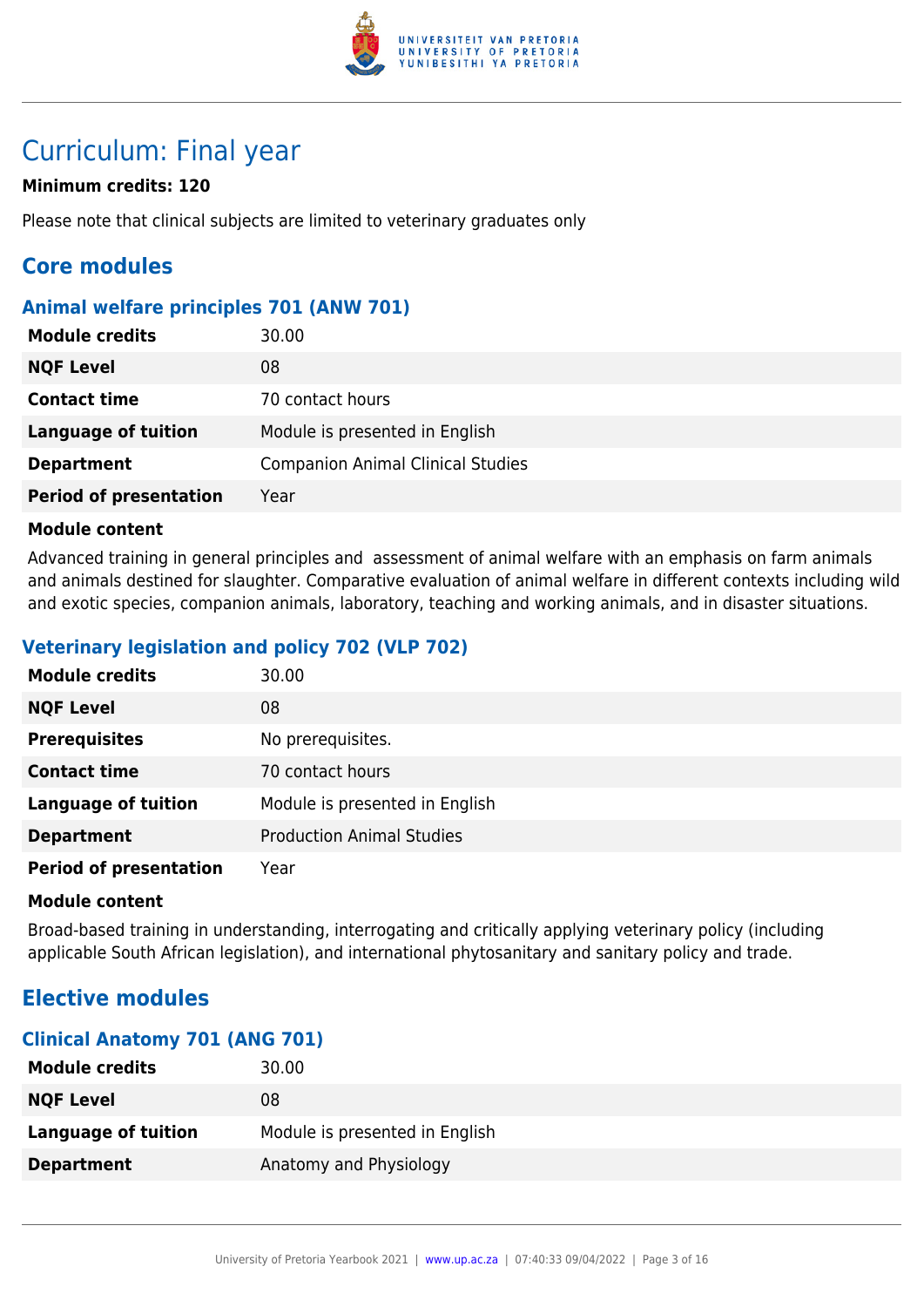

#### **Module content**

#### (BVSc graduates only)

An in-depth study of the osteology, arthrology, myology, angiology, neurology, splanchnology and topographical anatomy of a species of interest. Special attention to clinically important sections of the anatomy. The course will allow for further studies in anatomy for intercalation with subjects such as diagnostic imaging and surgery.

## **Anaesthesiology 701 (ANV 701)**

| <b>Module credits</b>         | 30.00                                    |
|-------------------------------|------------------------------------------|
| <b>NQF Level</b>              | 08                                       |
| Language of tuition           | Module is presented in English           |
| <b>Department</b>             | <b>Companion Animal Clinical Studies</b> |
| <b>Period of presentation</b> | Year                                     |

#### **Module content**

#### (BVSc graduates only)

Advanced theoretical training on canine and feline anaesthesia and analgesia.The module covers the latest techniques in anaesthetising compromised animals and the use of total intravenous anaesthetic techniques, positive pressure ventilation, peripheral muscle relaxants and monitor apparatus.

### **Small animal behaviour and welfare 702 (ANW 702)**

| <b>Module credits</b>         | 30.00                                    |
|-------------------------------|------------------------------------------|
| <b>NQF Level</b>              | 08                                       |
| <b>Prerequisites</b>          | No prerequisites.                        |
| <b>Contact time</b>           | 70 contact hours                         |
| <b>Language of tuition</b>    | Module is presented in English           |
| <b>Department</b>             | <b>Companion Animal Clinical Studies</b> |
| <b>Period of presentation</b> | Year                                     |

#### **Module content**

Theoretical and practical training in assessment of welfare of dogs and cats in various contexts including shelters and dog population control. Formulation and implementation of appropriate strategies to comply with relevant standards.

#### **African wildlife disease management 701 (AWD 701)**

| <b>Module credits</b>      | 30.00                            |
|----------------------------|----------------------------------|
| <b>NQF Level</b>           | 08                               |
| <b>Language of tuition</b> | Module is presented in English   |
| <b>Department</b>          | <b>Production Animal Studies</b> |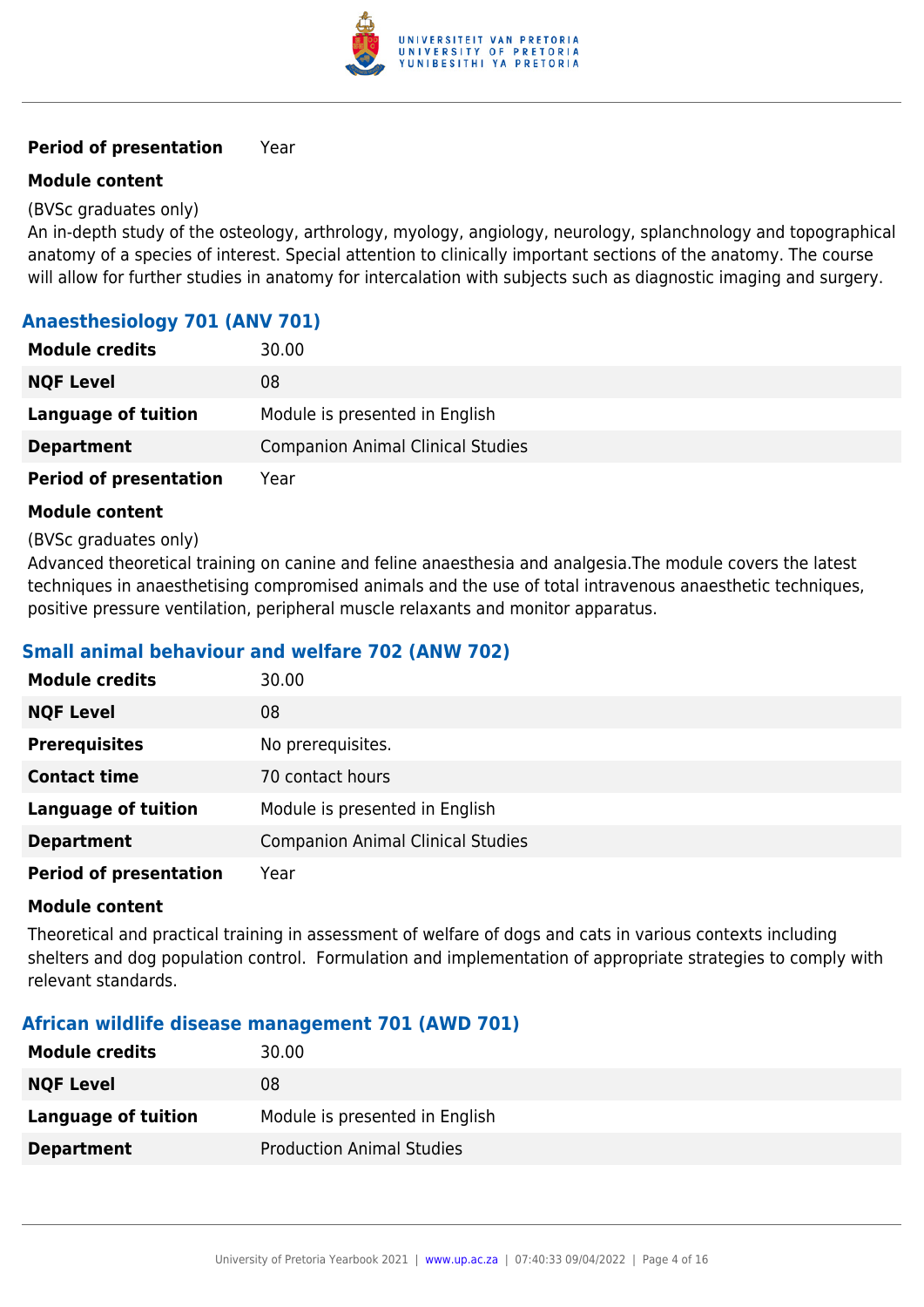

#### **Module content**

Advanced training in infectious, parasitic and nutritional diseases of wildlife and their management in African wildlife species under ranching conditions. Also included are ostrich and crocodile farming.

## **Clinical reproduction 701 (CLR 701)**

| <b>Module credits</b>         | 30.00                            |
|-------------------------------|----------------------------------|
| <b>NQF Level</b>              | 08                               |
| <b>Language of tuition</b>    | Module is presented in English   |
| <b>Department</b>             | <b>Production Animal Studies</b> |
| <b>Period of presentation</b> | Year                             |

#### **Module content**

#### (BVSc graduates only)

Causes, pathogenesis, control, treatment and prevention of diseases and malfunctions of reproduction in cattle, as well as the evaluation of males and females for breeding soundness. Also included are certain aspects of assisted reproduction and reproductive biotechnology, such as control of the oestrous cycle and parturition. A veterinary perspective (indications, limitations, current and future possibilities, and methods) on reproductive biotechnologies.

#### **Controlled and notifiable diseases 701 (CND 701)**

| <b>Module credits</b>         | 30.00                               |
|-------------------------------|-------------------------------------|
| <b>NQF Level</b>              | 08                                  |
| <b>Language of tuition</b>    | Module is presented in English      |
| <b>Department</b>             | <b>Veterinary Tropical Diseases</b> |
| <b>Period of presentation</b> | Year                                |

#### **Module content**

Advanced training in diseases with implications on trade and/or human health/wellbeing. The module will covey advanced knowledge in the specific disease, their management and basic monitoring epidemiological tools. Attention will also be given to emerging diseases as well as diseases associated with wildlife ranching.

## **Non-radiological diagnostic imaging of dogs and cats 701 (DIM 701)**

| <b>Module credits</b>         | 30.00                                    |
|-------------------------------|------------------------------------------|
| <b>NQF Level</b>              | 08                                       |
| <b>Prerequisites</b>          | No prerequisites.                        |
| <b>Language of tuition</b>    | Module is presented in English           |
| <b>Department</b>             | <b>Companion Animal Clinical Studies</b> |
| <b>Period of presentation</b> | Year                                     |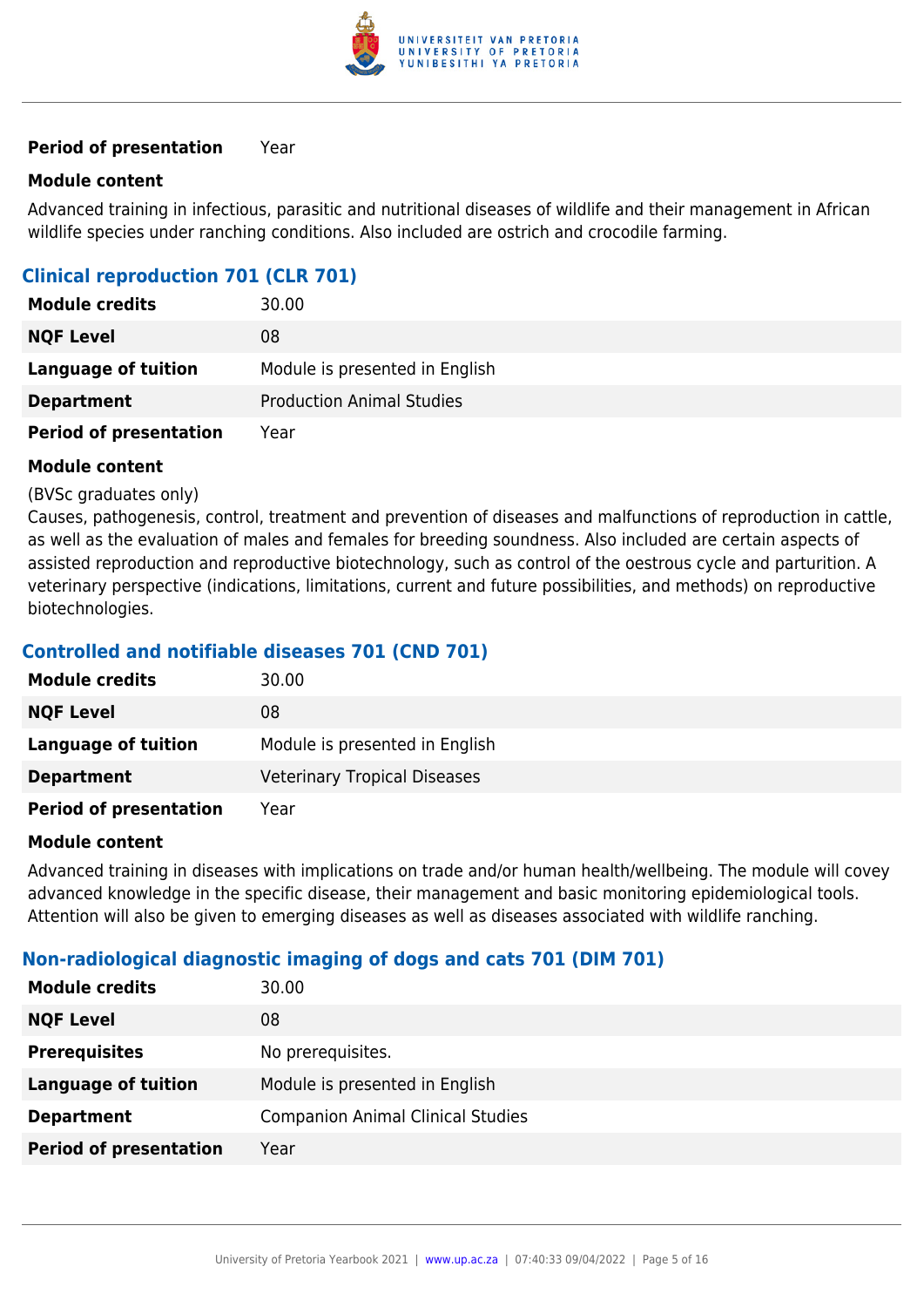

#### (BVSc graduates only)

Advanced study in non-radiological diagnostic imaging of dogs and cats. Approximately 76% is allocated to diagnostic ultrasound; 8% to MRI, CT and Scintigraphy each respectively. The pathophysiology, diagnosis and prognosis of pathological conditions are also discussed, as well as ways in which this field of study is linked to other diagnostic methods in order to confirm a diagnosis.

## **Non-radiological diagnostic imaging of horses 702 (DIM 702)**

| <b>Module credits</b>         | 30.00                                    |
|-------------------------------|------------------------------------------|
| <b>NQF Level</b>              | 08                                       |
| <b>Prerequisites</b>          | No prerequisites.                        |
| Language of tuition           | Module is presented in English           |
| <b>Department</b>             | <b>Companion Animal Clinical Studies</b> |
| <b>Period of presentation</b> | Year                                     |

#### **Module content**

Advanced study in non-radiological diagnostic imaging of horses. Approximately 80% is allocated to diagnostic ultrasound; 5% to MRI, 5% to CT and 10% to Scintigraphy. The pathophysiology, diagnosis and prognosis of pathological conditions are also discussed.

## **Non-radiological diagnostic imaging of ruminants 703 (DIM 703)**

| <b>Module credits</b>         | 30.00                                    |
|-------------------------------|------------------------------------------|
| <b>NQF Level</b>              | 08                                       |
| <b>Prerequisites</b>          | No prerequisites.                        |
| <b>Language of tuition</b>    | Module is presented in English           |
| <b>Department</b>             | <b>Companion Animal Clinical Studies</b> |
| <b>Period of presentation</b> | Year                                     |

#### **Module content**

#### (BVSc graduates only)

Advanced study in non-radiological diagnostic imaging of ruminants. Approximately 85% is allocated to diagnostic ultrasound; 5% to MRI, CT and Scintigraphy each respectively. The pathophysiology, diagnosis and prognosis of pathological conditions are also discussed, as well as ways in which this field of study is linked to other diagnostic methods in order to confirm a diagnosis.

## **Radiology: Dogs and cats 705 (DIM 705)**

| <b>Module credits</b>      | 30.00                          |
|----------------------------|--------------------------------|
| <b>NQF Level</b>           | 08                             |
| <b>Prerequisites</b>       | No prerequisites.              |
| <b>Language of tuition</b> | Module is presented in English |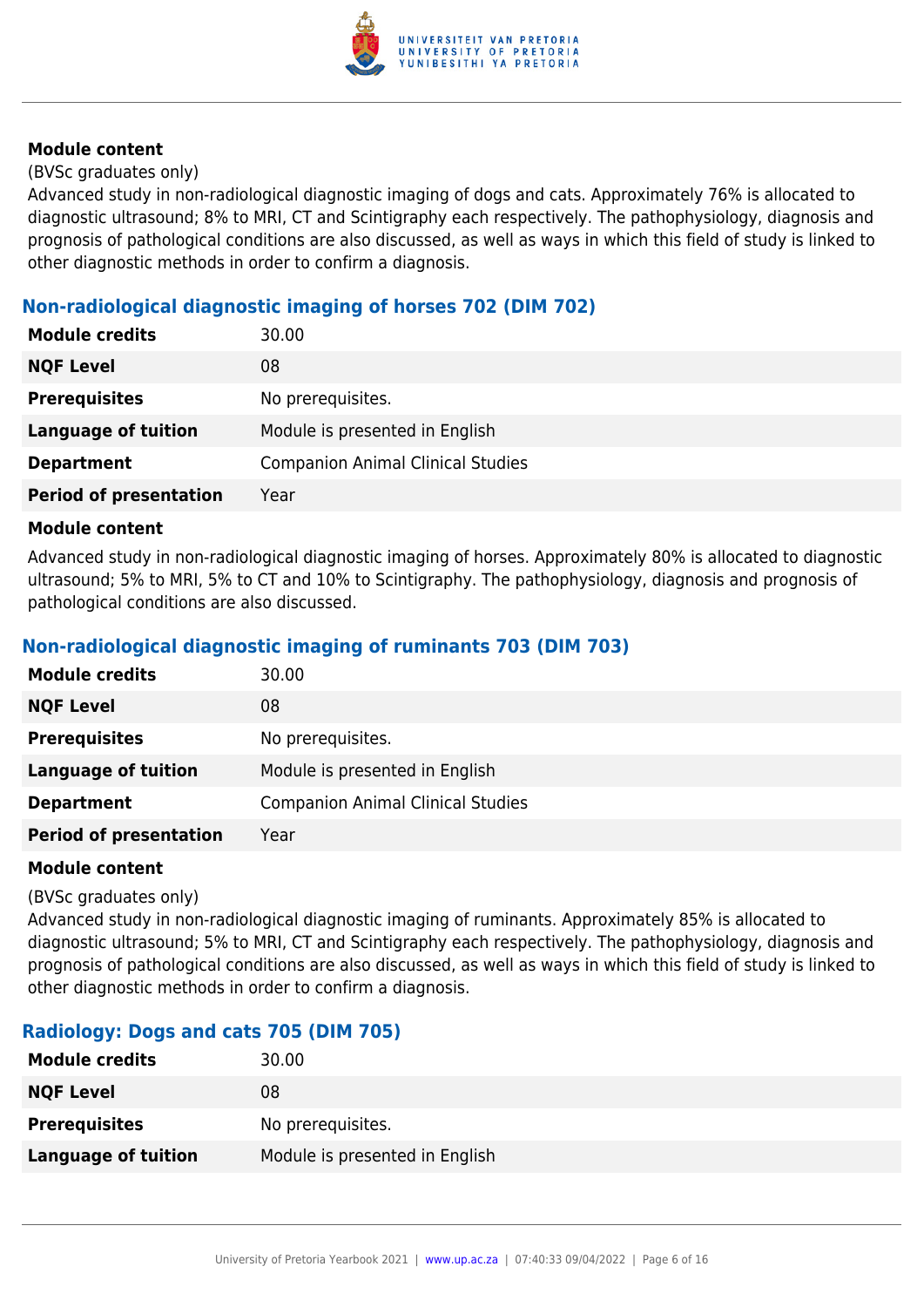

## **Department Companion Animal Clinical Studies**

#### **Period of presentation** Year

#### **Module content**

(BVSc graduates only)

Advanced study of radiology of dogs and cats, including discussion on the pathophysiology, diagnosis and prognosis of pathological conditions.

## **Radiology: Horses 706 (DIM 706)**

| <b>Module credits</b>         | 30.00                                    |
|-------------------------------|------------------------------------------|
| <b>NQF Level</b>              | 08                                       |
| <b>Prerequisites</b>          | No prerequisites.                        |
| <b>Language of tuition</b>    | Module is presented in English           |
| <b>Department</b>             | <b>Companion Animal Clinical Studies</b> |
| <b>Period of presentation</b> | Year                                     |
|                               |                                          |

#### **Module content**

(BVSc graduates only)

Advanced study of radiology of horses, including discussion on the pathophysiology, diagnosis and prognosis of pathological conditions.

## **Radiology: Ruminants 707 (DIM 707)**

| <b>Module credits</b>         | 30.00                                    |
|-------------------------------|------------------------------------------|
| <b>NQF Level</b>              | 08                                       |
| <b>Prerequisites</b>          | No prerequisites.                        |
| <b>Language of tuition</b>    | Module is presented in English           |
| <b>Department</b>             | <b>Companion Animal Clinical Studies</b> |
| <b>Period of presentation</b> | Year                                     |

#### **Module content**

(BVSc graduates only)

Advanced study of radiology of ruminants.

The pathophysiology, diagnosis and prognosis of pathological conditions are also discussed as well as ways in which this field of study relates to other diagnostic methods in order to confirm a diagnosis.

#### **Diagnostic pathology 701 (DPA 701)**

| <b>Module credits</b> | 30.00                          |
|-----------------------|--------------------------------|
| <b>NQF Level</b>      | 08                             |
| Language of tuition   | Module is presented in English |
| <b>Department</b>     | <b>Paraclinical Sciences</b>   |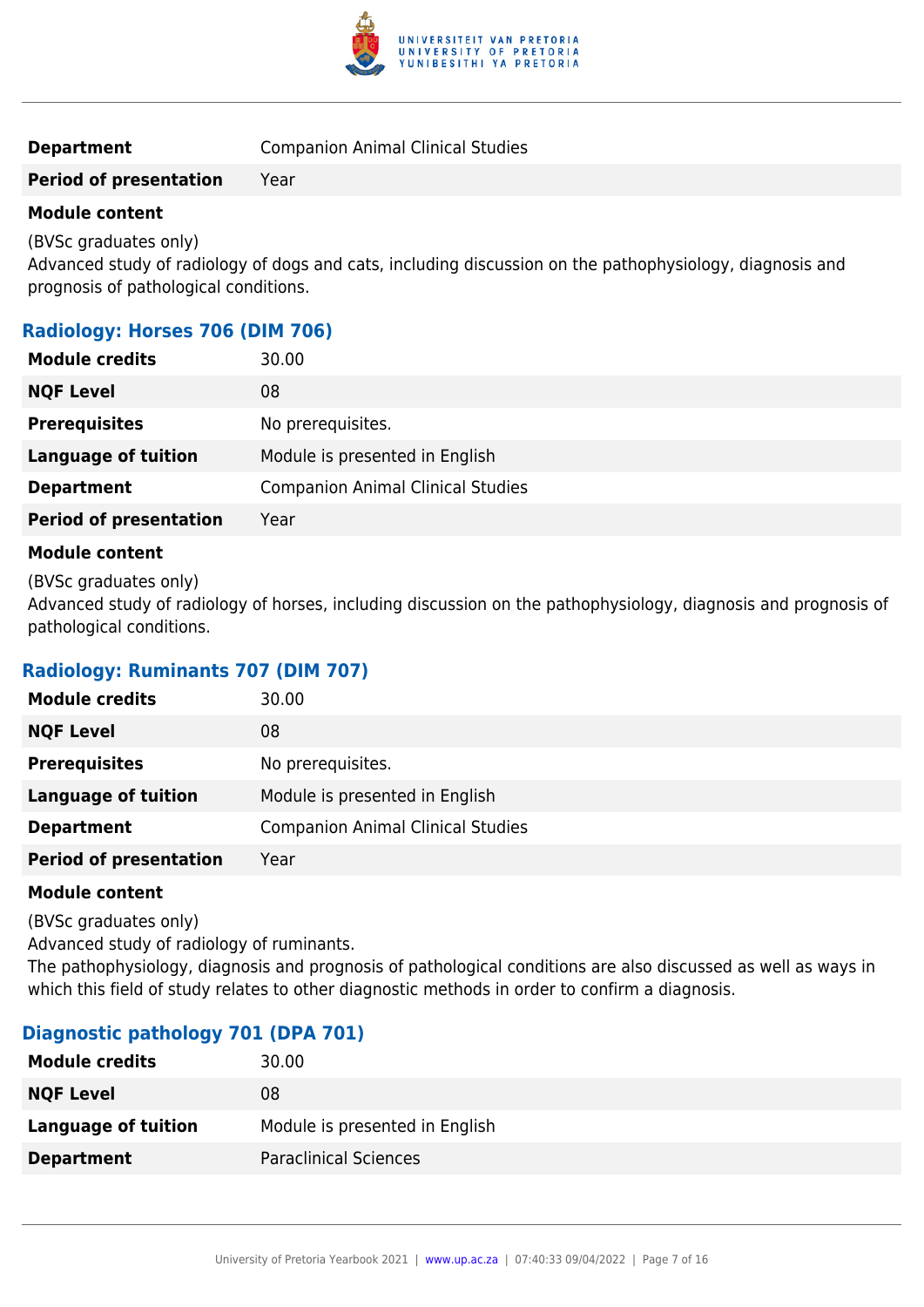

#### **Module content**

(BVSc graduates only) Diagnostic pathology of the diseases in various animal species.

## **Veterinary epidemiology 701 (EPL 701)**

| 30.00                            |
|----------------------------------|
| 08                               |
| No prerequisites.                |
| Module is presented in English   |
| <b>Production Animal Studies</b> |
| Year                             |
|                                  |

#### **Module content**

(BVSc graduates only)

An introductory module in veterinary epidemiology designed to provide a foundation in epidemiology to allow for a better understanding of epidemiological reports.

## **Clinical pharmacology 701 (FAK 701)**

| <b>Module credits</b>         | 30.00                          |
|-------------------------------|--------------------------------|
| <b>NQF Level</b>              | 08                             |
| Language of tuition           | Module is presented in English |
| <b>Department</b>             | <b>Paraclinical Sciences</b>   |
| <b>Period of presentation</b> | Year                           |

#### **Module content**

(BVSc graduates only)

Advanced studies in veterinary clinical pharmacology studies pharmacotherapeutic features related to veterinary medicine and species-specific therapeutic objectives.

## **Mechanisms of drug action 702 (FAK 702)**

| <b>NQF Level</b><br>08                                       |  |
|--------------------------------------------------------------|--|
|                                                              |  |
| <b>Prerequisites</b><br>No prerequisites.                    |  |
| Module is presented in English<br><b>Language of tuition</b> |  |
| <b>Paraclinical Sciences</b><br><b>Department</b>            |  |
| <b>Period of presentation</b><br>Year                        |  |

#### **Module content**

Fundamentals of the pharmacokinetics and pharmacodynamics of veterinary drugs.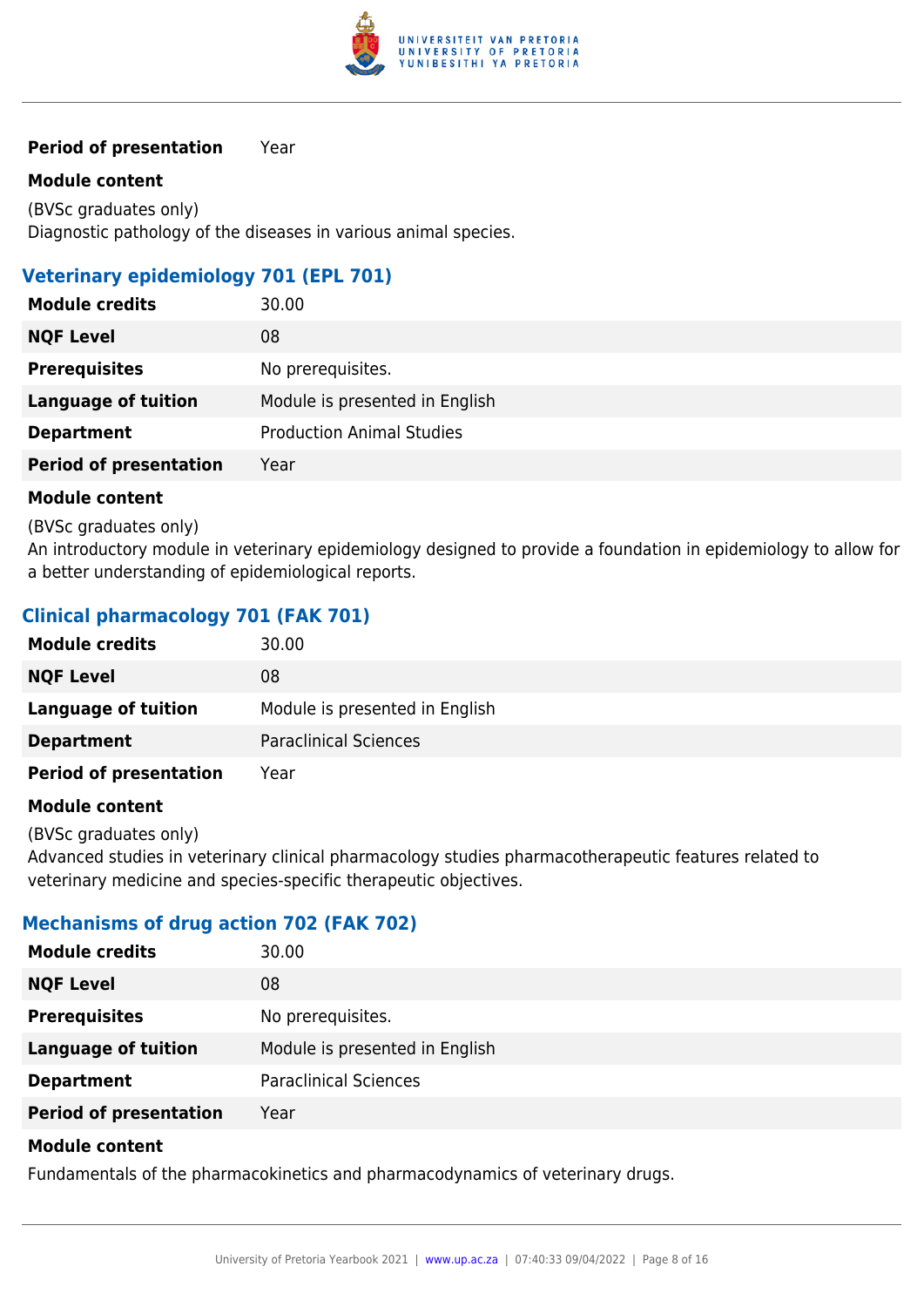

## **Physiology 701 (FSL 701)**

| <b>Module credits</b>         | 30.00                          |
|-------------------------------|--------------------------------|
| <b>NQF Level</b>              | 08                             |
| <b>Prerequisites</b>          | No prerequisites.              |
| <b>Language of tuition</b>    | Module is presented in English |
| <b>Department</b>             | Anatomy and Physiology         |
| <b>Period of presentation</b> | Year                           |
| <b>Module content</b>         |                                |

Advanced level, with the emphasis on applied and pathophysiology of disease.

### **Small animal clinical behaviour 710 (GEN 710)**

| <b>Module credits</b>         | 30.00                                                               |
|-------------------------------|---------------------------------------------------------------------|
| <b>NQF Level</b>              | 08                                                                  |
| <b>Prerequisites</b>          | BVSc, DVN (combined with RPL approval) and BVetNurs graduates only. |
| <b>Contact time</b>           | 70 contact hours                                                    |
| <b>Language of tuition</b>    | Module is presented in English                                      |
| <b>Department</b>             | <b>Companion Animal Clinical Studies</b>                            |
| <b>Period of presentation</b> | Year                                                                |

#### **Module content**

Advanced study of low stress handling techniques the clinical approach to assessment, diagnosis and management of behaviour disorders in dogs and cats, including the role of behaviour in small animal welfare assessment in various contexts.Emphasis is placed on developing practical skills.

## **Herd and primary animal health 701 (HAH 701)**

| <b>Module credits</b>         | 30.00                            |
|-------------------------------|----------------------------------|
| <b>NQF Level</b>              | 08                               |
| <b>Language of tuition</b>    | Module is presented in English   |
| <b>Department</b>             | <b>Production Animal Studies</b> |
| <b>Period of presentation</b> | Year                             |

#### **Module content**

The module will enable students to integrate and apply knowledge so that health and production problems can be identified and solved on a herd basis, while health status and production effectiveness can be improved from a holistic and cost effective viewpoint. The module will also include aspects of primary animal health care that will be applicable to needs of the emerging farming sector.

#### **Histology 701 (HTY 701)**

**Module credits** 30.00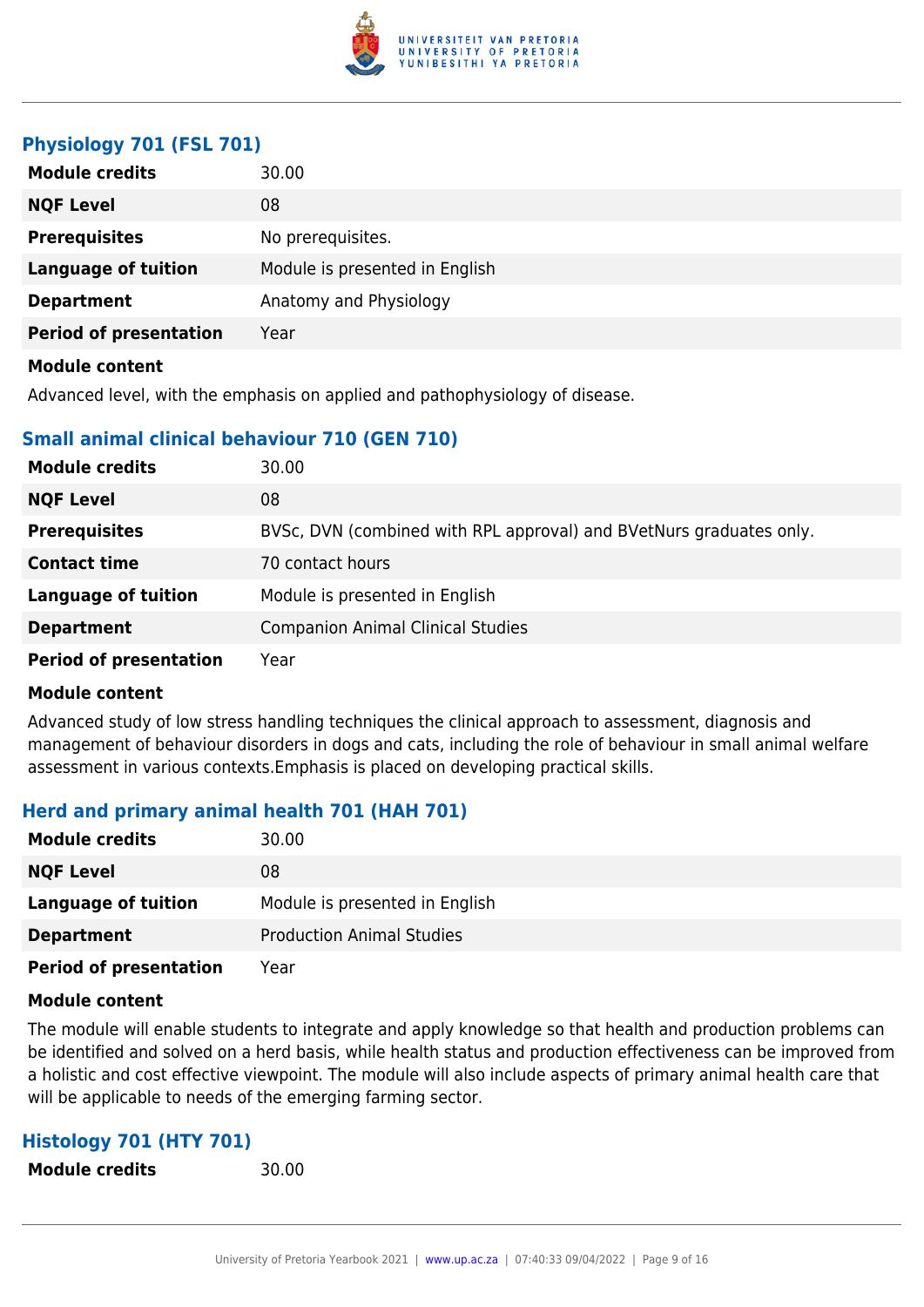

| <b>NQF Level</b>              | 08                             |
|-------------------------------|--------------------------------|
| <b>Language of tuition</b>    | Module is presented in English |
| <b>Department</b>             | Anatomy and Physiology         |
| <b>Period of presentation</b> | Year                           |

An in-depth comparative study of light and electron microscopic histology of domestic animals, birds and selected wildlife species.

## **Clinical pathology 704 (KPA 704)**

| <b>Module credits</b>         | 30.00                                    |
|-------------------------------|------------------------------------------|
| <b>NQF Level</b>              | 08                                       |
| <b>Language of tuition</b>    | Module is presented in English           |
| <b>Department</b>             | <b>Companion Animal Clinical Studies</b> |
| <b>Period of presentation</b> | Year                                     |

#### **Module content**

(BVSc graduates only)

Advanced study in clinical pathology including enzymology, cytology, haematology as well as clinical pathology of the kidney in domestic animals.

## **Clinical pathology 705 (KPA 705)**

| <b>Module credits</b>         | 30.00                                    |
|-------------------------------|------------------------------------------|
| <b>NQF Level</b>              | 08                                       |
| <b>Prerequisites</b>          | No prerequisites.                        |
| <b>Language of tuition</b>    | Module is presented in English           |
| <b>Department</b>             | <b>Companion Animal Clinical Studies</b> |
| <b>Period of presentation</b> | Year                                     |
|                               |                                          |

#### **Module content**

(BVSc graduates only)

Advanced study in clinical pathology including proteins, blood-gas and acid-base balance, gastro-enterology, haemostasis, and diagnostic test characteristics in domestic animals.

## **Laboratory animal science 702 (LAS 702)**

| <b>Module credits</b> | 30.00                          |
|-----------------------|--------------------------------|
| <b>NQF Level</b>      | 08                             |
| Language of tuition   | Module is presented in English |
| <b>Department</b>     | <b>Paraclinical Sciences</b>   |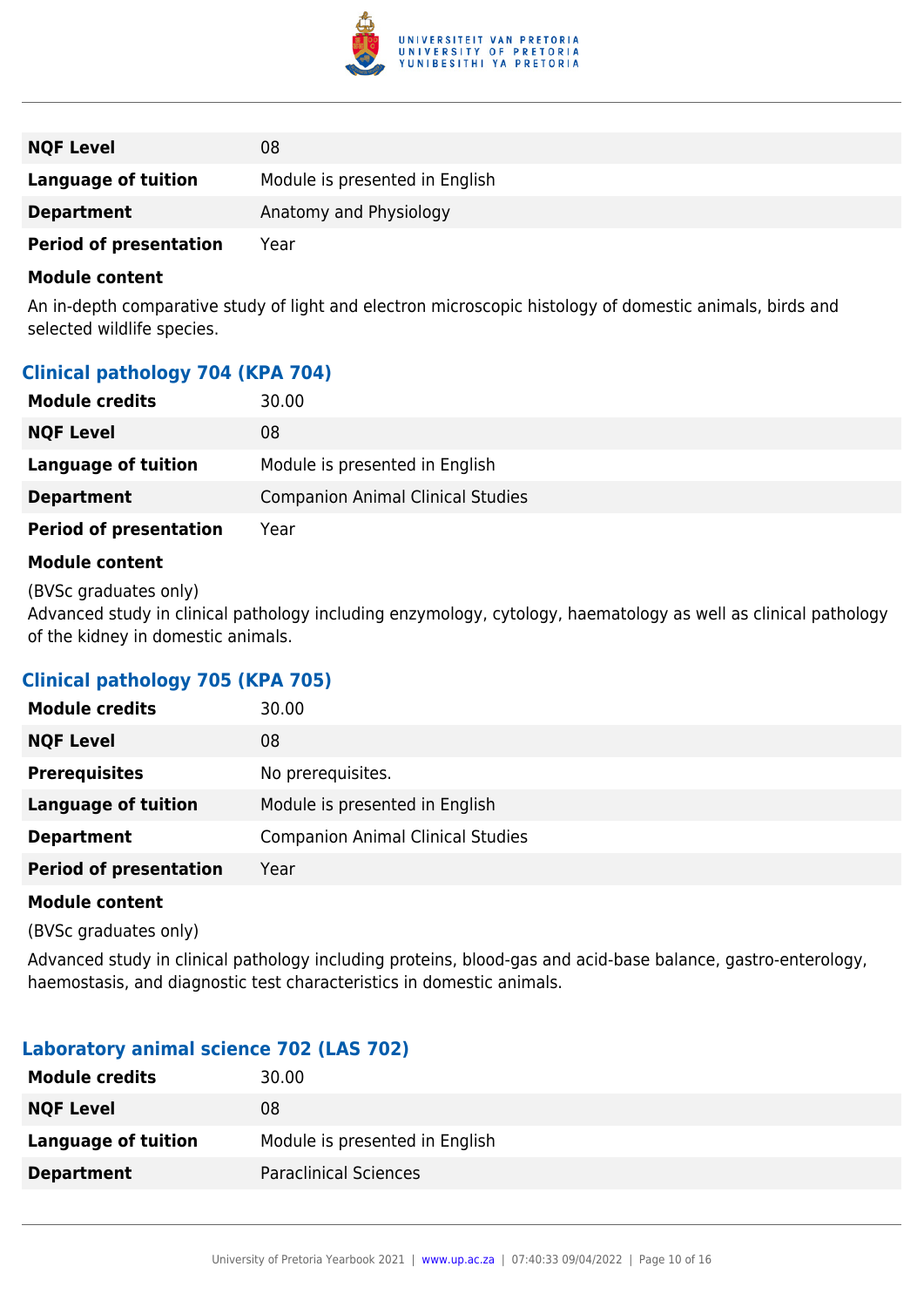

#### **Module content**

Section 1: (10 credits)

Application of procedures within an accredited laboratory animal facility, with focus on laboratory animal management (rats and mice), including housing and care; enrichment; breeding; methods of dosing and methods of sample collection.

Section 2: (20 credits)

The biology of laboratory animals, their management and use as models in biomedical research. The aim is to extend the activities concerning the care and use of laboratory animals for research, training and testing. Further to affirm the concept on which the modern practice of experimenting with animals is based, to take into consideration the controversy evoked in the climate of animal rights. The special professional role required of the veterinary and paraveterinary professions to enhance humane practice with regard to animal experiments as well as the promotion of a productive scientific effort in the biomedical sciences.

## **Laboratory diagnostics procedures 703 (LAS 703)**

| <b>Module credits</b>         | 30.00                               |
|-------------------------------|-------------------------------------|
| <b>NQF Level</b>              | 08                                  |
| <b>Prerequisites</b>          | No prerequisites.                   |
| Language of tuition           | Module is presented in English      |
| <b>Department</b>             | <b>Veterinary Tropical Diseases</b> |
| <b>Period of presentation</b> | Year                                |

#### **Module content**

The module will focus on basic tests available in laboratory diagnostics for infectious and parasitic diseases. Focus will be placed on the interpretation of tests, issuing of certificates, validation of test procedures, quality assurance and laboratory safety. The course will include basic within the laboratory of the department.

## **Research ethics for laboratory animal science 704 (LAS 704)**

| <b>Module credits</b>         | 30.00                          |
|-------------------------------|--------------------------------|
| <b>NQF Level</b>              | 08                             |
| <b>Prerequisites</b>          | No prerequisites.              |
| <b>Language of tuition</b>    | Module is presented in English |
| <b>Department</b>             | <b>Paraclinical Sciences</b>   |
| <b>Period of presentation</b> | Year                           |

#### **Module content**

An advanced module in research methodology for veterinarians involved in laboratory animals and/or laboratory work. The study will focus on animal ethics, animal ethics committee, evaluation of protocols and study design. Focus will also be placed on legislation for the use and protection of animals.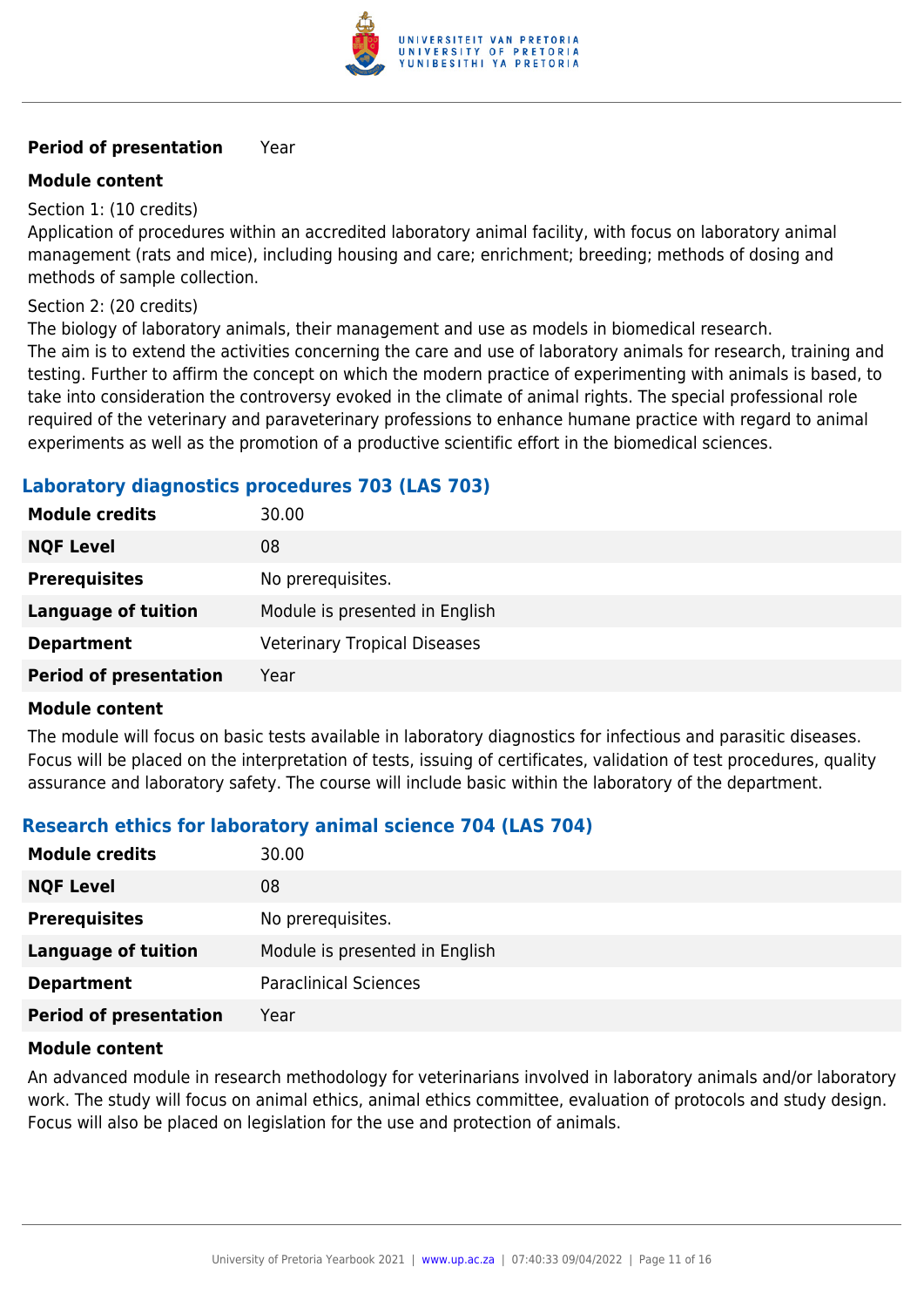

## **Necropsy technique and interpretation 701 (NTI 701)**

| 30.00                          |
|--------------------------------|
| 08                             |
| No prerequisites.              |
| Module is presented in English |
| <b>Paraclinical Sciences</b>   |
| Year                           |
|                                |
|                                |

An advanced module in necropsy techniques, interpretation and specimen collection.

## **Ophthalmology 701 (OFM 701)**

| <b>Module credits</b>         | 30.00                                    |
|-------------------------------|------------------------------------------|
| <b>NQF Level</b>              | 08                                       |
| <b>Prerequisites</b>          | No prerequisites.                        |
| <b>Language of tuition</b>    | Module is presented in English           |
| <b>Department</b>             | <b>Companion Animal Clinical Studies</b> |
| <b>Period of presentation</b> | Year                                     |

#### **Module content**

#### (BVSc graduates only)

The module covers the anatomy and physiology of the eye and its adnexa, examination techniques and aids, ocular therapeutics and treatment techniques, surgical and non-surgical conditions of the orbit, eyelids, third eyelid, conjunctiva, lachrymal system, cornea, sclera, anterior chamber, uvea lens, vitreous and retina, and hereditary diseases. Practical work includes the use of instrumentation and accessories during examination and surgical procedures. page

#### **Production animal management 701 (PAM 701)**

| <b>Module credits</b>         | 30.00                            |
|-------------------------------|----------------------------------|
| <b>NQF Level</b>              | 08                               |
| <b>Prerequisites</b>          | No prerequisites.                |
| <b>Language of tuition</b>    | Module is presented in English   |
| <b>Department</b>             | <b>Production Animal Studies</b> |
| <b>Period of presentation</b> | Year                             |

#### **Module content**

The module content includes the study of animal genetics, nutrition, management, housing, keeping of records, hygiene, welfare and behaviour, with special emphasis on nutrition. The species concerned are dairy cattle, beef cattle, small stock and pigs.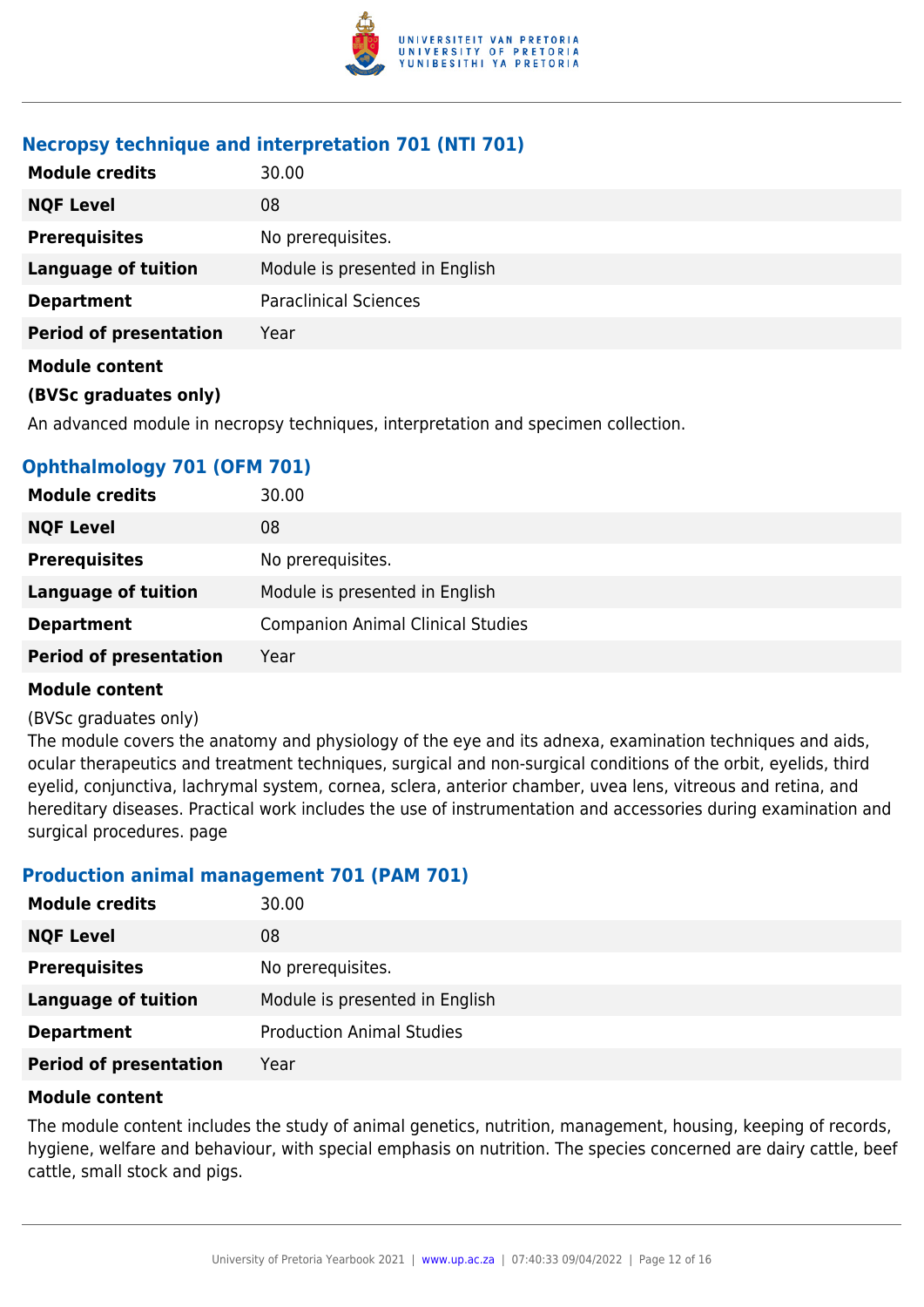

## **Mechanisms of disease 711 (PAT 711)**

| <b>Module credits</b>         | 30.00                          |
|-------------------------------|--------------------------------|
| <b>NQF Level</b>              | 08                             |
| <b>Prerequisites</b>          | No prerequisites.              |
| <b>Language of tuition</b>    | Module is presented in English |
| <b>Department</b>             | <b>Paraclinical Sciences</b>   |
| <b>Period of presentation</b> | Year                           |
| <b>Module content</b>         |                                |

An advanced module covering the mechanisms behind disease processes.

## **Poultry health and nutrition 701 (PVT 701)**

| <b>Module credits</b>         | 30.00                            |
|-------------------------------|----------------------------------|
| <b>NQF Level</b>              | 08                               |
| <b>Prerequisites</b>          | No prerequisites.                |
| <b>Language of tuition</b>    | Module is presented in English   |
| <b>Department</b>             | <b>Production Animal Studies</b> |
| <b>Period of presentation</b> | Year                             |
|                               |                                  |

#### **Module content**

Advanced training in poultry health, production systems and nutrition.

## **Reproductive biology 701 (RPT 701)**

| <b>Module credits</b>         | 30.00                            |
|-------------------------------|----------------------------------|
| <b>NQF Level</b>              | 08                               |
| Language of tuition           | Module is presented in English   |
| <b>Department</b>             | <b>Production Animal Studies</b> |
| <b>Period of presentation</b> | Year                             |

#### **Module content**

(BVSc graduates only)

Includes the physiology and endocrinology of puberty, the oestrous cycle, pregnancy, parturition, the puerperium, as well as that of the foetus and the neonate. Also included are the physiology and endocrinology of the bull, more specifically that of puberty, spermatogenesis, the scrotum, the accessory sex glands, libido, erection, coitus, sperm and semen. Also included are certain aspects of reproductive biotechnology, namely the biotechnical aspects of collection, examination and freezing of semen and embryos, embryo transfer and in vitro fertilisation.

## **Reproductive physiology of animals 702 (RPT 702)**

**Module credits** 30.00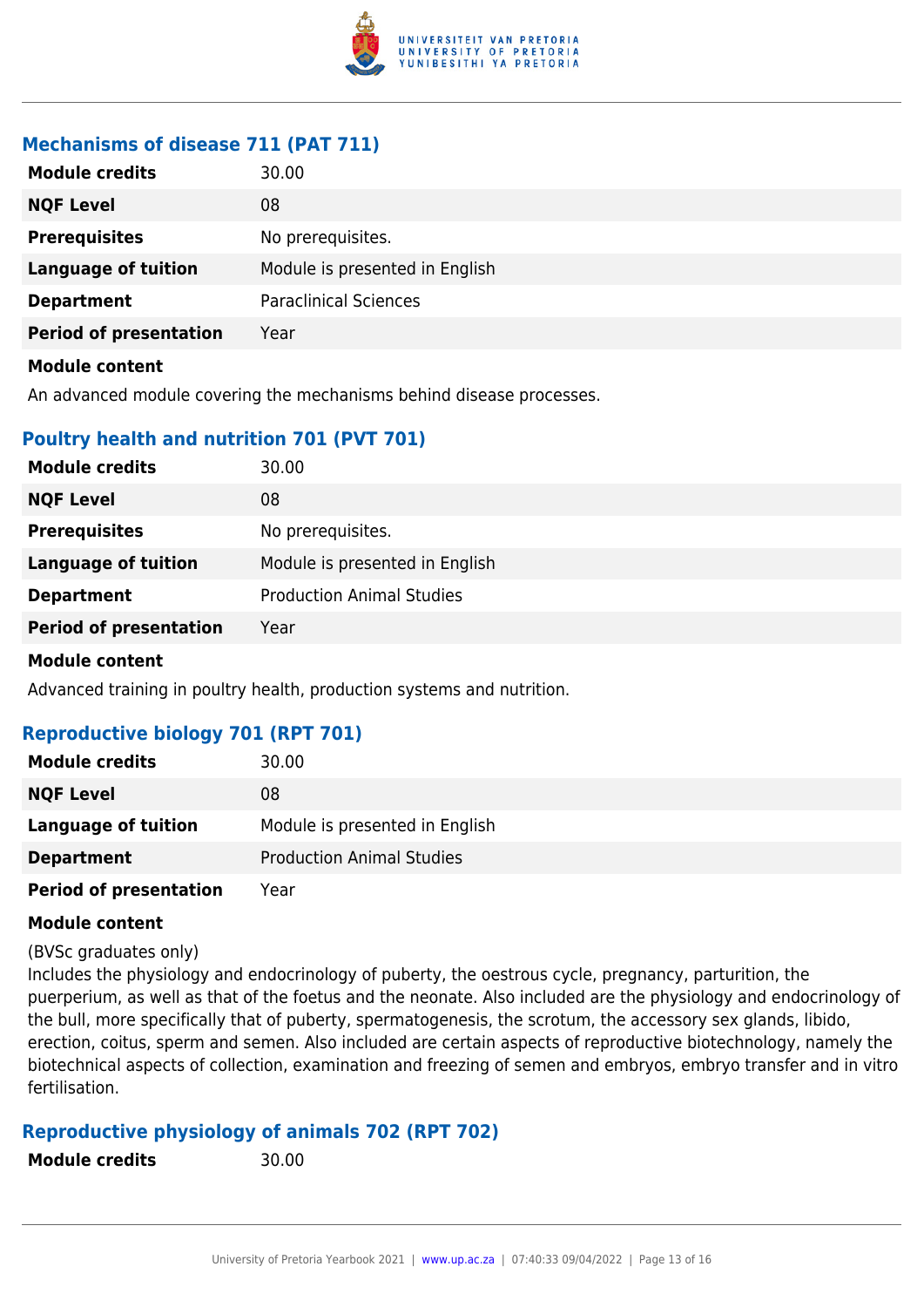

| <b>NQF Level</b>              | 08                               |
|-------------------------------|----------------------------------|
| Language of tuition           | Module is presented in English   |
| <b>Department</b>             | <b>Production Animal Studies</b> |
| <b>Period of presentation</b> | Year                             |

Students will gain advanced theoretical knowledge of general reproductive endocrinology and physiology of animals. It includes detailed knowledge and application of the structures of different hormone groups, forms of storage, transportation, methods of action and secretion control mechanisms: hormonal control of female reproductive cycles; fertilisation, sexing, gestation, pathogenesis of teratogenic deviations and partus, the puerperal period and re-implantation; male reproductive endocrinology and physiology; examining of fresh and frozen semen, including advanced methods; the use of hormone profiles to monitor gestation and cycles, and artificial breeding.

## **Ruminant health and medicine 701 (RUM 701)**

| <b>Module credits</b>         | 30.00                            |
|-------------------------------|----------------------------------|
| <b>NQF Level</b>              | 08                               |
| <b>Prerequisites</b>          | No prerequisites.                |
| <b>Language of tuition</b>    | Module is presented in English   |
| <b>Department</b>             | <b>Production Animal Studies</b> |
| <b>Period of presentation</b> | Year                             |

#### **Module content**

#### (BVSc graduates only)

Advanced theoretical study in ruminant medicine specifically applicable to conditions of the gastrointestinal tract, liver and production diseases, liver, cardiovascular, respiratory and urinary system, skin, nervous system and musculo-skeletal system, skin and appendages.

#### **Organic and inorganic toxicology 705 (TOK 705)**

| <b>Module credits</b>         | 30.00                          |
|-------------------------------|--------------------------------|
| <b>NQF Level</b>              | 08                             |
| <b>Prerequisites</b>          | No prerequisites.              |
| <b>Language of tuition</b>    | Module is presented in English |
| <b>Department</b>             | <b>Paraclinical Sciences</b>   |
| <b>Period of presentation</b> | Year                           |

#### **Module content**

Advanced training on the most important and well-known plant, mycotoxins, zootoxicoses and organic and inorganic poisons.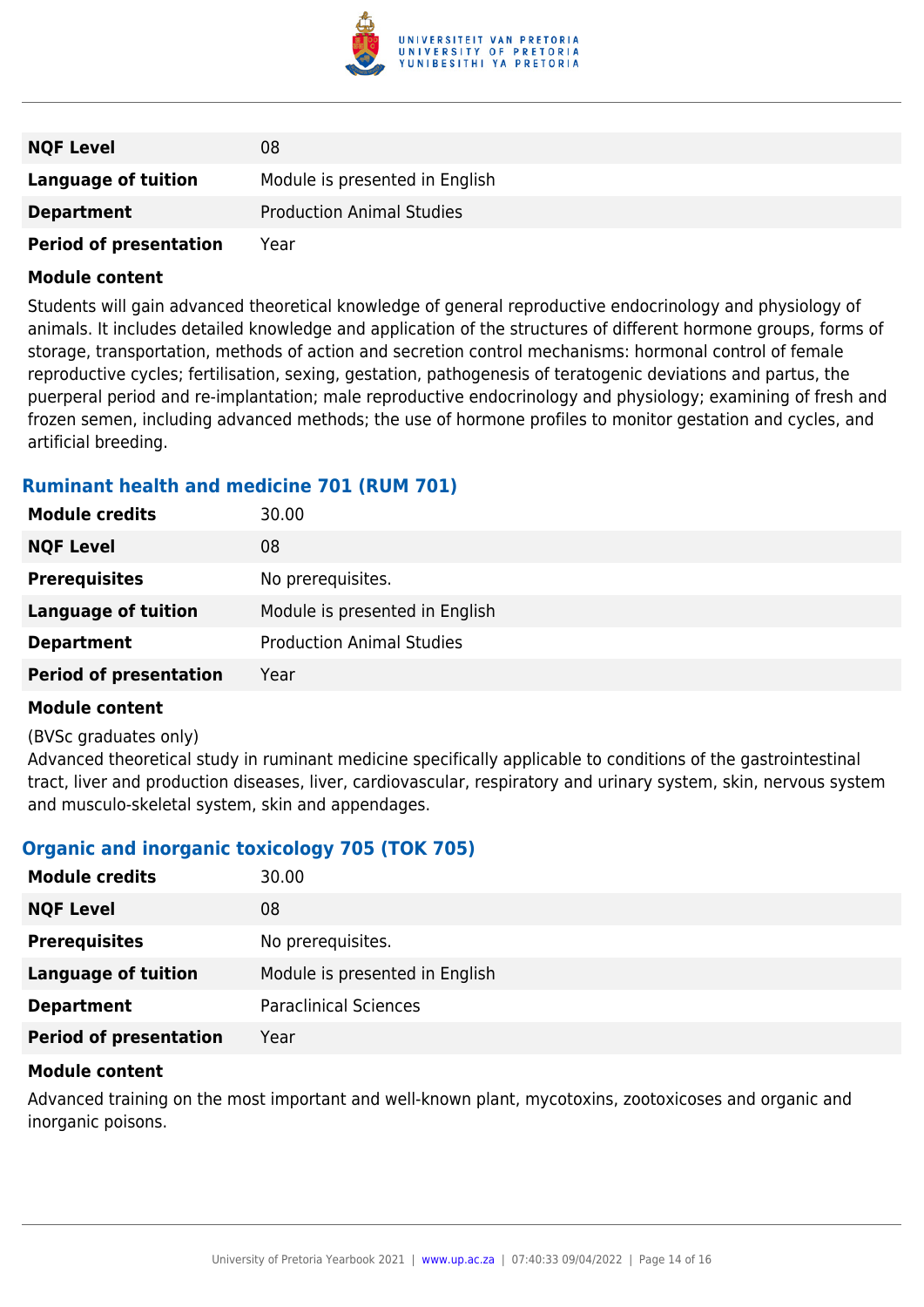

## **Basic veterinary toxicology 706 (TOK 706)**

| <b>Module credits</b>         | 30.00                          |
|-------------------------------|--------------------------------|
| <b>NQF Level</b>              | 08                             |
| <b>Prerequisites</b>          | No prerequisites.              |
| <b>Language of tuition</b>    | Module is presented in English |
| <b>Department</b>             | <b>Paraclinical Sciences</b>   |
| <b>Period of presentation</b> | Year                           |

#### **Module content**

Introduction to the underlying principles of toxicology. Includes training in laboratory based toxicity testing and methodology

## **Porcine health, production and nutrition 701 (VKH 701)**

| <b>Module credits</b>         | 30.00                            |
|-------------------------------|----------------------------------|
| <b>NQF Level</b>              | 08                               |
| <b>Prerequisites</b>          | No prerequisites.                |
| <b>Language of tuition</b>    | Module is presented in English   |
| <b>Department</b>             | <b>Production Animal Studies</b> |
| <b>Period of presentation</b> | Year                             |

#### **Module content**

Advanced theoretical study in pig housing, nutrition and disease for animal housed both outdoor and intensive, specifically applicable to conditions of Southern Africa.

## **Veterinary principles of auditing 701 (VLP 701)**

| <b>Module credits</b>         | 30.00                            |
|-------------------------------|----------------------------------|
| <b>NQF Level</b>              | 08                               |
| Language of tuition           | Module is presented in English   |
| <b>Department</b>             | <b>Production Animal Studies</b> |
| <b>Period of presentation</b> | Year                             |

#### **Module content**

(BVSc graduates only) The following module will focus on auditing and compliance at the farm, abattoir and processing plant level.

## **Veterinary risk assessment 703 (VLP 703)**

| <b>Module credits</b> | 30.00             |
|-----------------------|-------------------|
| <b>NQF Level</b>      | 08                |
| <b>Prerequisites</b>  | No prerequisites. |